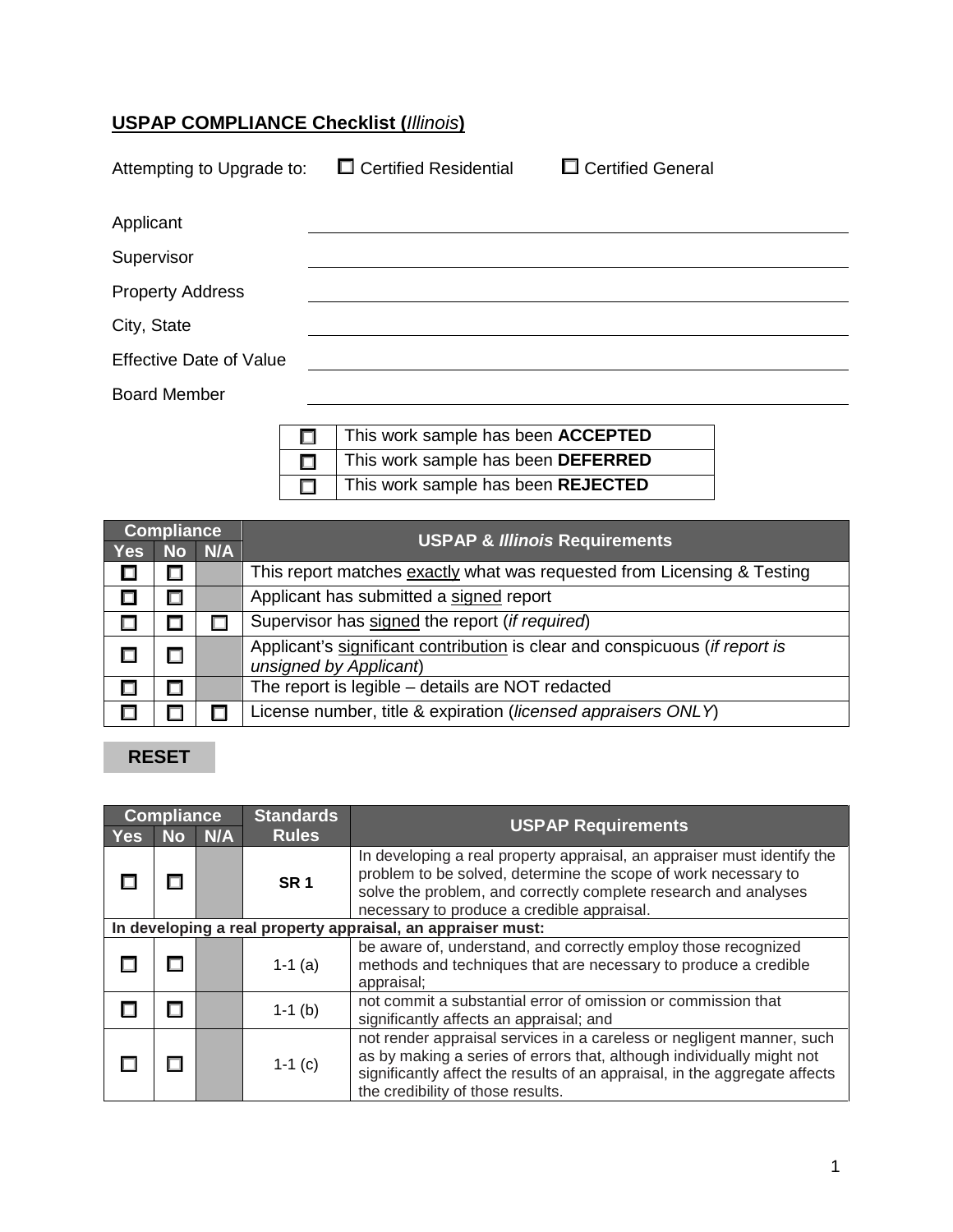|                                                                                                                      | <b>Compliance</b>                                                                           |        | <b>Standards</b> | <b>USPAP Requirements</b>                                                                                                                                                                                                                                                                                                                                                                                                                                                                                                                                                                                                                                                                                              |
|----------------------------------------------------------------------------------------------------------------------|---------------------------------------------------------------------------------------------|--------|------------------|------------------------------------------------------------------------------------------------------------------------------------------------------------------------------------------------------------------------------------------------------------------------------------------------------------------------------------------------------------------------------------------------------------------------------------------------------------------------------------------------------------------------------------------------------------------------------------------------------------------------------------------------------------------------------------------------------------------------|
| <b>Yes</b>                                                                                                           | <b>No</b>                                                                                   | N/A    | <b>Rules</b>     |                                                                                                                                                                                                                                                                                                                                                                                                                                                                                                                                                                                                                                                                                                                        |
| $\Box$                                                                                                               | □                                                                                           |        | $1-2(a)$         | identify the client and other intended users;                                                                                                                                                                                                                                                                                                                                                                                                                                                                                                                                                                                                                                                                          |
| □                                                                                                                    | $\Box$                                                                                      |        | $1-2(b)$         | identify the intended use of the appraiser's opinions and conclusions;                                                                                                                                                                                                                                                                                                                                                                                                                                                                                                                                                                                                                                                 |
| П                                                                                                                    | П                                                                                           |        | $1-2$ (c)        | identify the type and definition of value, and, if the value opinion to be<br>developed is market value, ascertain whether the value is to be the<br>most probable price:<br>(i) in terms of cash; or<br>(ii) in terms of financial arrangements equivalent to cash; or<br>(iii) in other precisely defined terms; and<br>(iv) if the opinion of value is to be based on non-market financing or<br>financing with unusual conditions or incentives, the terms of such<br>financing must be clearly identified and the appraiser's opinion of their<br>contributions to or negative influence on value must be developed by<br>analysis of relevant market data;                                                       |
| □                                                                                                                    | $\Box$                                                                                      |        | $1-2$ (d)        | identify the effective date of the appraiser's opinions and conclusions;                                                                                                                                                                                                                                                                                                                                                                                                                                                                                                                                                                                                                                               |
| □                                                                                                                    | $\Box$                                                                                      |        | $1-2(e)$         | identify the characteristics of the property that are relevant to the type<br>and definition of value and intended use of the appraisal, including:<br>(i) its location and physical, legal, and economic attributes;<br>(ii) the real property interest to be valued;<br>(iii) any personal property, trade fixtures, or intangible items that are<br>not real property but are included in the appraisal;<br>(iv) any known easements, restrictions, encumbrances, leases,<br>reservations, covenants, contracts, declarations, special assess-<br>ments, ordinances, or other items of a similar nature; and<br>(v) whether the subject property is a fractional interest, physical<br>segment, or partial holding; |
| □                                                                                                                    | $\Box$                                                                                      | $\Box$ | $1-2(f)$         | identify any extraordinary assumptions necessary in the assignment;                                                                                                                                                                                                                                                                                                                                                                                                                                                                                                                                                                                                                                                    |
| $\Box$                                                                                                               | □                                                                                           | $\Box$ | $1-2(g)$         | identify any hypothetical conditions necessary in the assignment; and                                                                                                                                                                                                                                                                                                                                                                                                                                                                                                                                                                                                                                                  |
| $\Box$                                                                                                               | $\Box$                                                                                      |        | $1-2(h)$         | determine the scope of work necessary to produce credible                                                                                                                                                                                                                                                                                                                                                                                                                                                                                                                                                                                                                                                              |
|                                                                                                                      |                                                                                             |        |                  | assignment results in accordance with the SCOPE OF WORK RULE.<br>When necessary for credible assignment results in developing a market value opinion, an                                                                                                                                                                                                                                                                                                                                                                                                                                                                                                                                                               |
| appraiser must:                                                                                                      |                                                                                             |        |                  |                                                                                                                                                                                                                                                                                                                                                                                                                                                                                                                                                                                                                                                                                                                        |
| П                                                                                                                    |                                                                                             | Π      | $1-3(a)$         | identify and analyze the effect on use and value of existing land use<br>regulations, reasonably probable modifications of such land use<br>regulations, economic supply and demand, the physical<br>adaptability of the real estate, and market area trends; and                                                                                                                                                                                                                                                                                                                                                                                                                                                      |
| ш                                                                                                                    |                                                                                             |        | $1-3$ (b)        | develop an opinion of the highest and best use of the real estate.                                                                                                                                                                                                                                                                                                                                                                                                                                                                                                                                                                                                                                                     |
|                                                                                                                      | In developing a real property appraisal, an appraiser must collect, verify, and analyze all |        |                  |                                                                                                                                                                                                                                                                                                                                                                                                                                                                                                                                                                                                                                                                                                                        |
| information necessary for credible assignment results.<br>When a sales comparison approach is necessary for credible |                                                                                             |        |                  |                                                                                                                                                                                                                                                                                                                                                                                                                                                                                                                                                                                                                                                                                                                        |
| □                                                                                                                    |                                                                                             | $\Box$ | $1-4$ (a)        | assignment results, an appraiser must analyze such comparable<br>sales data as are available to indicate a value conclusion.                                                                                                                                                                                                                                                                                                                                                                                                                                                                                                                                                                                           |
|                                                                                                                      |                                                                                             | ш      | $1-4$ (b)        | When a cost approach is necessary for credible assignment results,<br>an appraiser must:<br>(i) develop an opinion of site value by an appropriate appraisal<br>method or technique;<br>(ii) analyze such comparable cost data as are available to estimate<br>the cost new of the improvements (if any); and<br>(iii) analyze such comparable data as are available to estimate the<br>difference between the cost new and the present worth of the im-<br>provements (accrued depreciation).                                                                                                                                                                                                                         |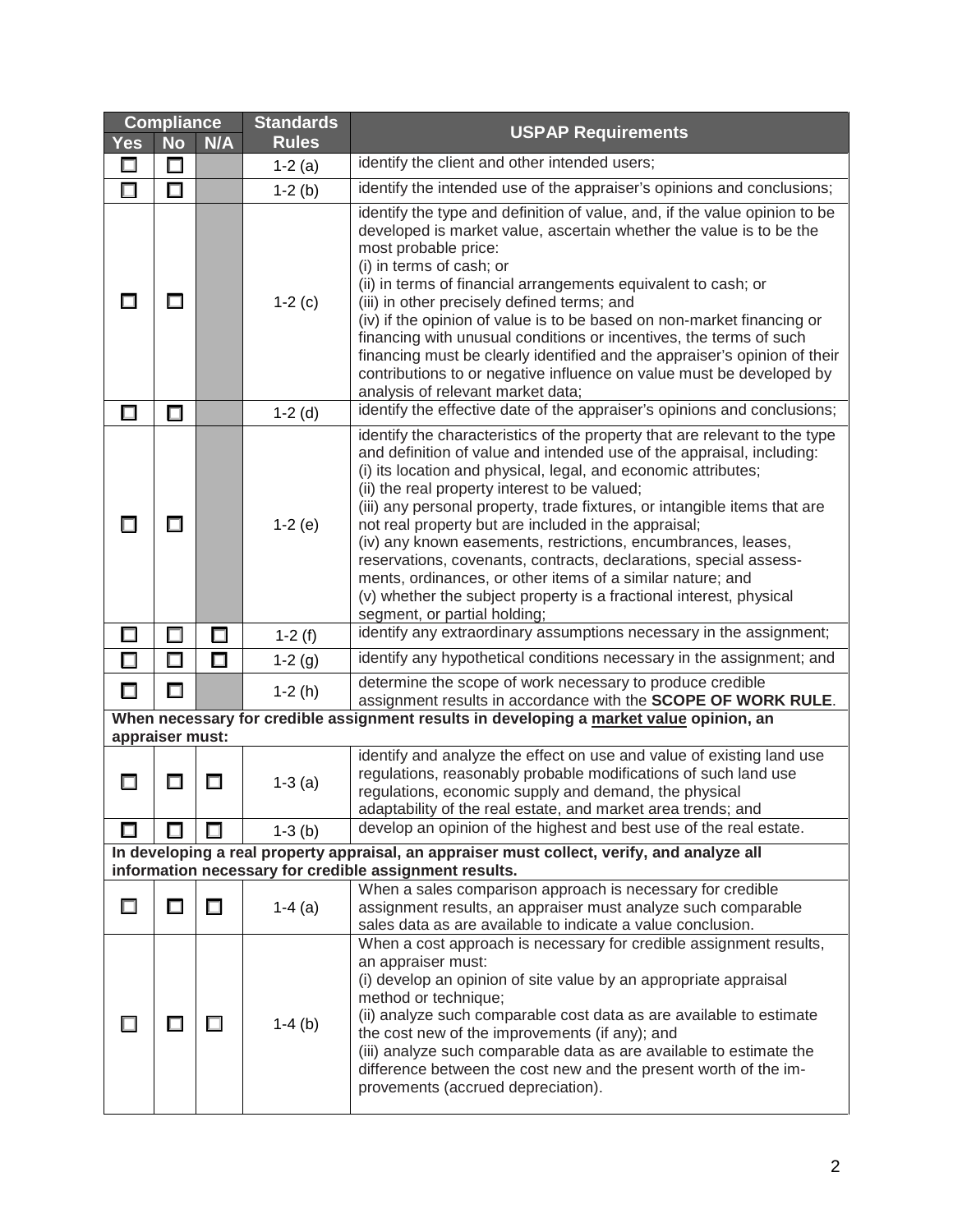|                                                                                                                                                                                                                                                      | <b>Compliance</b><br><b>Standards</b>                                                                                                                             |        |              |                                                                                                                                                                                                                                                                                                                                                                                                                                                                                                                                                                                                                                                                       |  |
|------------------------------------------------------------------------------------------------------------------------------------------------------------------------------------------------------------------------------------------------------|-------------------------------------------------------------------------------------------------------------------------------------------------------------------|--------|--------------|-----------------------------------------------------------------------------------------------------------------------------------------------------------------------------------------------------------------------------------------------------------------------------------------------------------------------------------------------------------------------------------------------------------------------------------------------------------------------------------------------------------------------------------------------------------------------------------------------------------------------------------------------------------------------|--|
| <b>Yes</b>                                                                                                                                                                                                                                           | <b>No</b>                                                                                                                                                         | N/A    | <b>Rules</b> | <b>USPAP Requirements</b>                                                                                                                                                                                                                                                                                                                                                                                                                                                                                                                                                                                                                                             |  |
| □                                                                                                                                                                                                                                                    |                                                                                                                                                                   | □      | $1-4$ (c)    | When an income approach is necessary for credible assignment<br>results, an appraiser must:<br>(i) analyze such comparable rental data as are available and/or the<br>potential earnings capacity of the property to estimate the gross<br>income potential of the property;<br>(ii) analyze such comparable operating expense data as are available<br>to estimate the operating expenses of the property;<br>(iii) analyze such comparable data as are available to estimate rates<br>of capitalization and/or rates of discount; and<br>(iv) base projections of future rent and/or income potential and<br>expenses on reasonably clear and appropriate evidence. |  |
| □                                                                                                                                                                                                                                                    |                                                                                                                                                                   | □      | $1-4$ (d)    | When developing an opinion of the value of a leased fee estate or a<br>leasehold estate, an appraiser must analyze the effect on value, if<br>any, of the terms and conditions of the lease(s).                                                                                                                                                                                                                                                                                                                                                                                                                                                                       |  |
| $\Box$                                                                                                                                                                                                                                               | □                                                                                                                                                                 | □      | $1-4(e)$     | When analyzing the assemblage of the various estates or component<br>parts of a property, an appraiser must analyze the effect on value, if<br>any, of the assemblage. An appraiser must refrain from valuing the<br>whole solely by adding together the individual values of the various<br>estates or component parts.                                                                                                                                                                                                                                                                                                                                              |  |
| $\Box$                                                                                                                                                                                                                                               |                                                                                                                                                                   | □      | 1-4 $(f)$    | When analyzing anticipated public or private improvements, located<br>on or off the site, an appraiser must analyze the effect on value, if<br>any, of such anticipated improvements to the extent they are reflected<br>in market actions.                                                                                                                                                                                                                                                                                                                                                                                                                           |  |
| □                                                                                                                                                                                                                                                    | П                                                                                                                                                                 | □      | $1-4(g)$     | When personal property, trade fixtures, or intangible items are<br>included in the appraisal, the appraiser must analyze the effect on<br>value of such non-real property items.                                                                                                                                                                                                                                                                                                                                                                                                                                                                                      |  |
|                                                                                                                                                                                                                                                      | When the value opinion to be developed is market value, an appraiser must, if such information is<br>available to the appraiser in the normal course of business: |        |              |                                                                                                                                                                                                                                                                                                                                                                                                                                                                                                                                                                                                                                                                       |  |
| $\Box$                                                                                                                                                                                                                                               | $\Box$                                                                                                                                                            | □      | $1-5(a)$     | analyze all agreements of sale, options, and listings of the subject<br>property current as of the effective date of the appraisal; and                                                                                                                                                                                                                                                                                                                                                                                                                                                                                                                               |  |
| $\Box$                                                                                                                                                                                                                                               | $\Box$                                                                                                                                                            | $\Box$ | $1-5$ (b)    | analyze all sales of the subject property that occurred within the three<br>(3) years prior to the effective date of the appraisal.                                                                                                                                                                                                                                                                                                                                                                                                                                                                                                                                   |  |
|                                                                                                                                                                                                                                                      |                                                                                                                                                                   |        |              | In developing a real property appraisal, an appraiser must:                                                                                                                                                                                                                                                                                                                                                                                                                                                                                                                                                                                                           |  |
| $\Box$                                                                                                                                                                                                                                               | □                                                                                                                                                                 |        | $1-6$ (a)    | reconcile the quality and quantity of data available and analyzed<br>within the approaches used; and                                                                                                                                                                                                                                                                                                                                                                                                                                                                                                                                                                  |  |
| $\Box$                                                                                                                                                                                                                                               | $\Box$                                                                                                                                                            |        | $1-6$ (b)    | reconcile the applicability and relevance of the approaches, methods<br>and techniques used to arrive at the value conclusion(s).                                                                                                                                                                                                                                                                                                                                                                                                                                                                                                                                     |  |
| <b>Standard 2</b><br>In reporting the results of a real property appraisal, an appraiser must communicate each<br>analysis, opinion, and conclusion in a manner that is not misleading. Each written or oral real<br>property appraisal report must: |                                                                                                                                                                   |        |              |                                                                                                                                                                                                                                                                                                                                                                                                                                                                                                                                                                                                                                                                       |  |
| $\Box$                                                                                                                                                                                                                                               | $\Box$                                                                                                                                                            |        | $2-1$ (a)    | clearly and accurately set forth the appraisal in a manner that will not<br>be misleading;                                                                                                                                                                                                                                                                                                                                                                                                                                                                                                                                                                            |  |
| □                                                                                                                                                                                                                                                    | $\Box$                                                                                                                                                            |        | $2-1$ (b)    | contain sufficient information to enable the intended users of the<br>appraisal to understand the report properly; and                                                                                                                                                                                                                                                                                                                                                                                                                                                                                                                                                |  |
| □                                                                                                                                                                                                                                                    | П                                                                                                                                                                 |        | $2-1$ (c)    | clearly and accurately disclose all assumptions, extraordinary<br>assumptions, hypothetical conditions, and limiting conditions used in<br>the assignment.                                                                                                                                                                                                                                                                                                                                                                                                                                                                                                            |  |
| $\Box$                                                                                                                                                                                                                                               | H                                                                                                                                                                 |        | $2 - 2$      | Each written real property appraisal report must be prepared under<br>one of the following three options and prominently state which option<br>is used: Self-Contained Appraisal Report, Summary Appraisal Report,<br>or Restricted Use Appraisal Report. (Refer to the individual charts)                                                                                                                                                                                                                                                                                                                                                                            |  |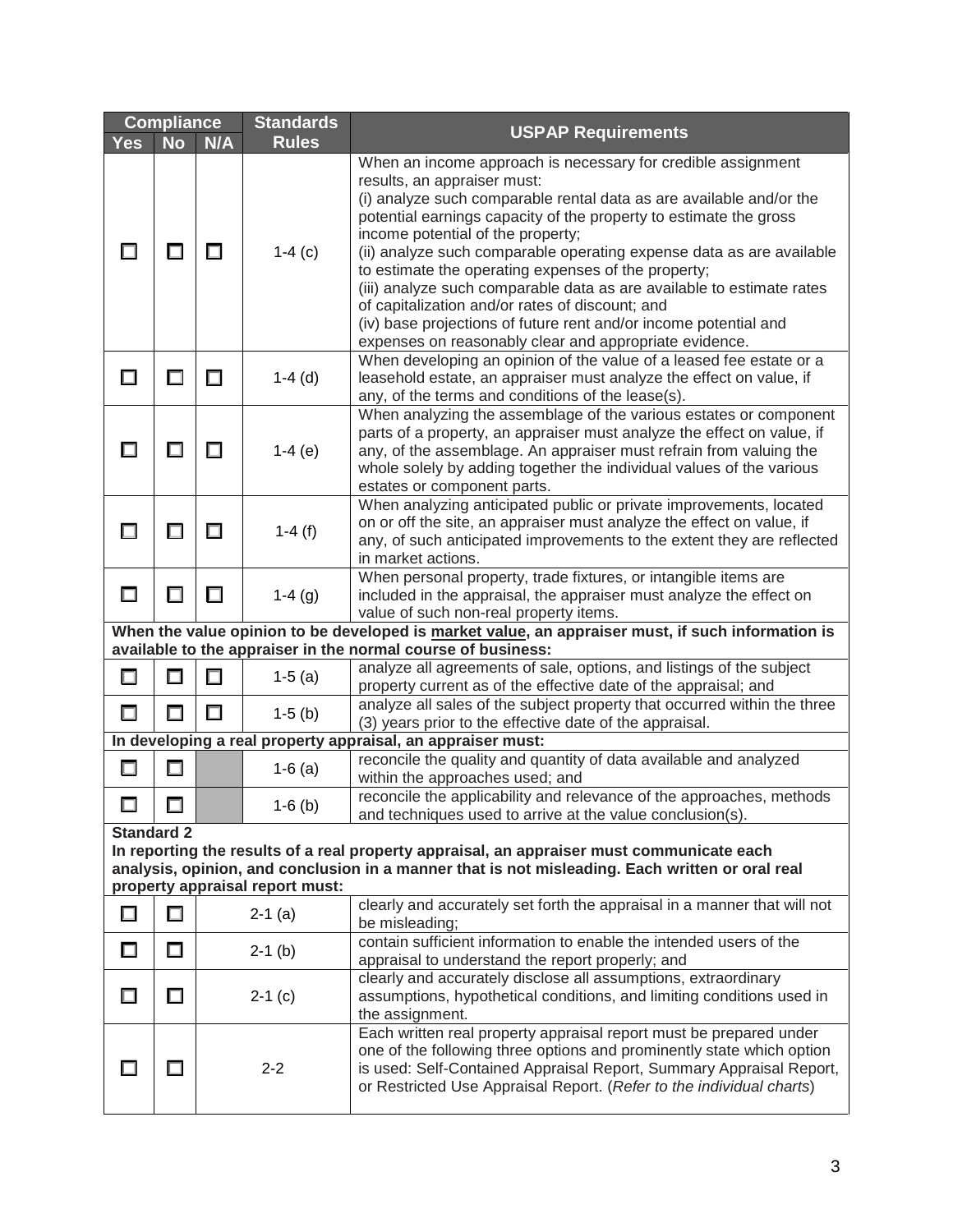|  | Yes No Standards Rules | <b>USPAP Requirements</b>                                                                                                                                                                          |
|--|------------------------|----------------------------------------------------------------------------------------------------------------------------------------------------------------------------------------------------|
|  | $2 - 3$                | Each written real property appraisal report must contain a signed<br>certification that is similar in content<br>to the following form:<br>I certify that, to the best of my knowledge and belief: |
|  | $2 - 4$                | To the extent that it is both possible and appropriate, an oral real<br>property appraisal report must address the substantive matters set<br>forth in Standards Rule 2-2(b).                      |

**Comments as to why the sample is deferred or rejected:**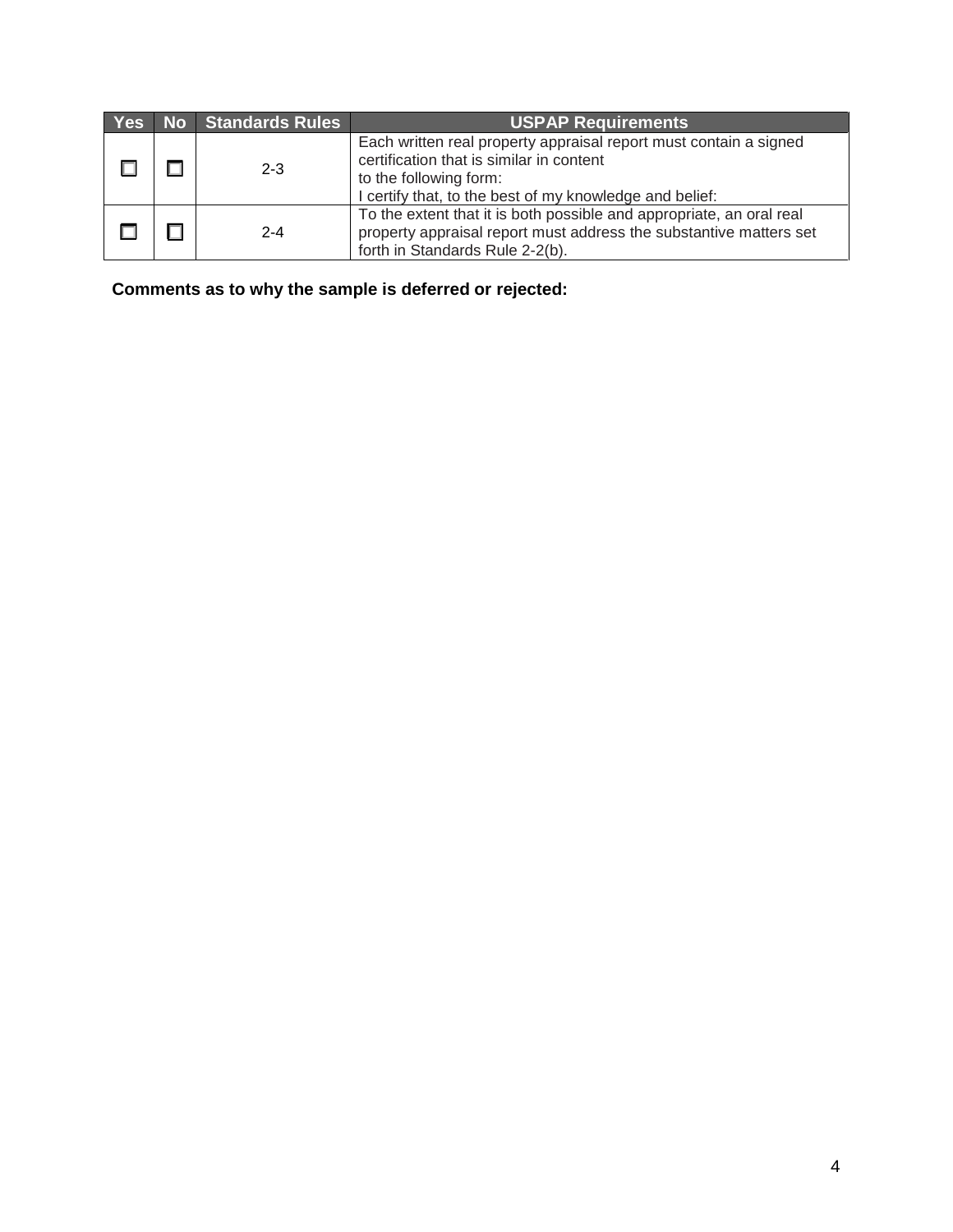#### **Yes No**  $\Box$   $\Box$  state the identity of the client and any intended users, by name or type;  $\Box$   $\Box$  state the intended use of the appraisal;  $\Box$   $\Box$ summarize information sufficient to identify the real estate or personal property involved in the appraisal, including the physical and economic property characteristics relevant to the assignment;  $\Box$   $\Box$  state the property interest appraised;  $\Box$   $\Box$  state the type and definition of value and cite the source of the definition;  $\Box$   $\Box$  state the effective date of the appraisal and the date of the report;  $\Box$   $\Box$  summarize the scope of work used to develop the appraisal; 0 0 summarize the information analyzed, the appraisal methods and techniques employed, and the reasoning that supports the analyses, opinions, and conclusions; exclusion of the sales comparison approach, cost approach, or income approach must be explained;  $\Box$   $\Box$ state the use of the property existing as of the date of value and the use of the real estate or personal property reflected in the appraisal; and, when an opinion of highest and best use or the appropriate market or market level was developed by the appraiser, summarize the support and rationale for that opinion;  $\square$   $\square$ (2014-2015) when an opinion of highest and best use or the appropriate market or market level was developed by the appraiser, summarize the support and rationale for that opinion.  $\Box$  clearly and conspicuously state all extraordinary assumptions and hypothetical conditions; and that their use might have affected the assignment results; and  $\Box$  |  $\Box$  | include a signed certification in accordance with Standards Rule 2-3 or 8-3.

### **Summary (2008-2013) Appraisal Report (2014-2015)**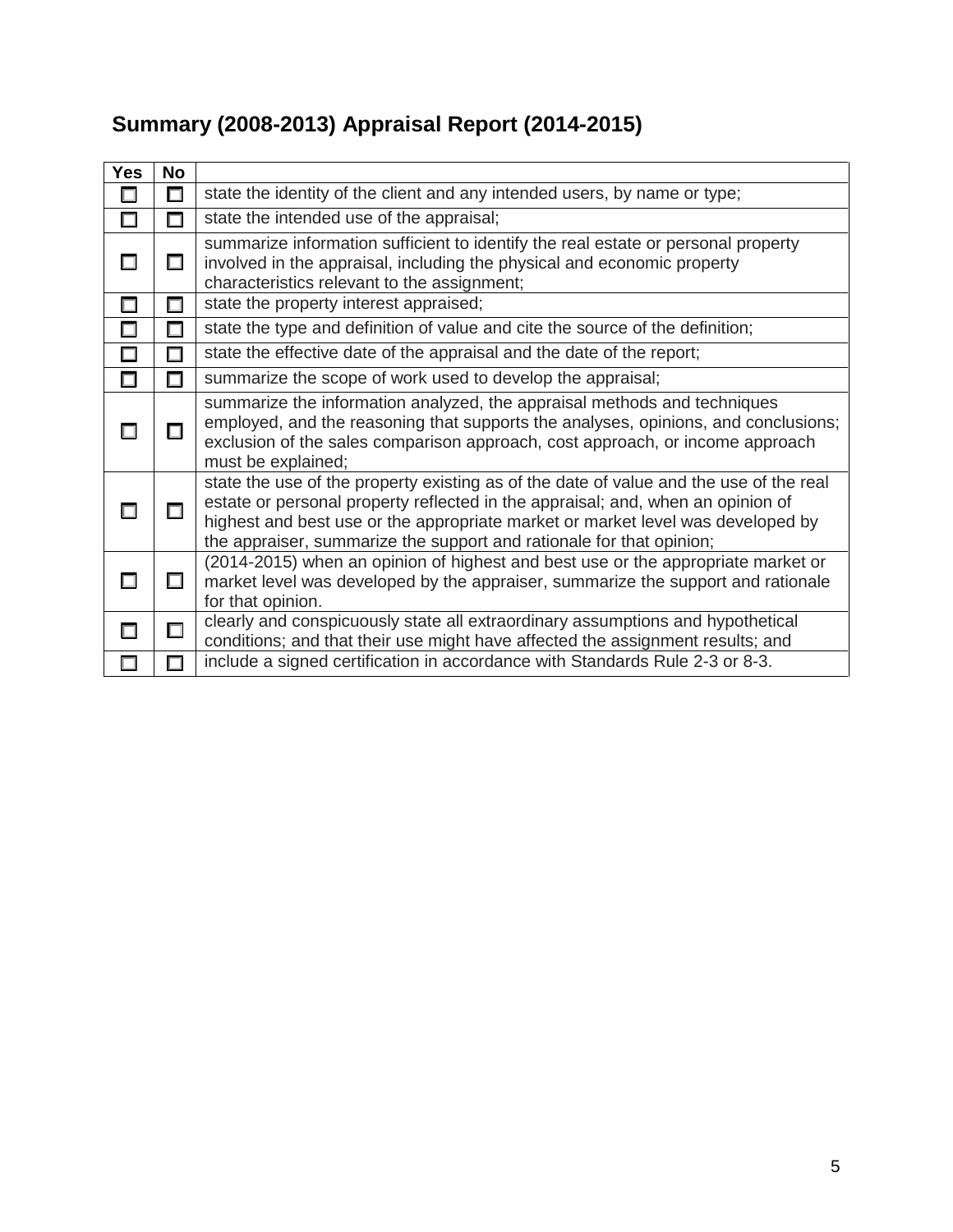# **Restricted (Use) Appraisal Report**

| <b>Yes</b> | <b>No</b> |                                                                                                                                                                                                                                                                                                                         |
|------------|-----------|-------------------------------------------------------------------------------------------------------------------------------------------------------------------------------------------------------------------------------------------------------------------------------------------------------------------------|
|            | $\Box$    | state the identity of the client by name or type; and state a prominent use restriction<br>that limits use of the report to the client and warns that the appraiser's opinions and<br>conclusions set forth in the report may not be understood properly without additional<br>information in the appraiser's workfile; |
| $\Box$     | $\Box$    | state the intended use of the appraisal;                                                                                                                                                                                                                                                                                |
| $\Box$     | $\Box$    | state information sufficient to identify the real estate or personal property involved in<br>the appraisal;                                                                                                                                                                                                             |
| □          | $\Box$    | state the property interest appraised;                                                                                                                                                                                                                                                                                  |
| $\Box$     | П         | state the type of value, and cite the source of its definition;                                                                                                                                                                                                                                                         |
| $\Box$     | $\Box$    | state the effective date of the appraisal and the date of the report;                                                                                                                                                                                                                                                   |
| $\Box$     | □         | state the scope of work used to develop the appraisal;                                                                                                                                                                                                                                                                  |
| $\Box$     | П         | state the appraisal methods and techniques employed, state the value opinion(s)<br>and conclusion(s) reached and reference the workfile; exclusion of the sales<br>comparison approach, cost approach, or income approach must be explained;                                                                            |
| H          | П         | state the use of the property existing as of the date of value and the use of the real<br>estate or personal property reflected in the appraisal; and, when an opinion of<br>highest and best use or the appropriate market or market level was developed by<br>the appraiser, state that opinion;                      |
| □          | $\Box$    | (2014-2015) when an opinion of highest and best use or the appropriate market or<br>market level was developed by the appraiser, summarize the support and rationale<br>for that opinion.                                                                                                                               |
| П          | П         | clearly and conspicuously state all extraordinary assumptions and hypothetical<br>conditions; and that their use might have affected the assignment results; and                                                                                                                                                        |
|            |           | include a signed certification in accordance with Standards Rule 2-3 or 8-3.                                                                                                                                                                                                                                            |